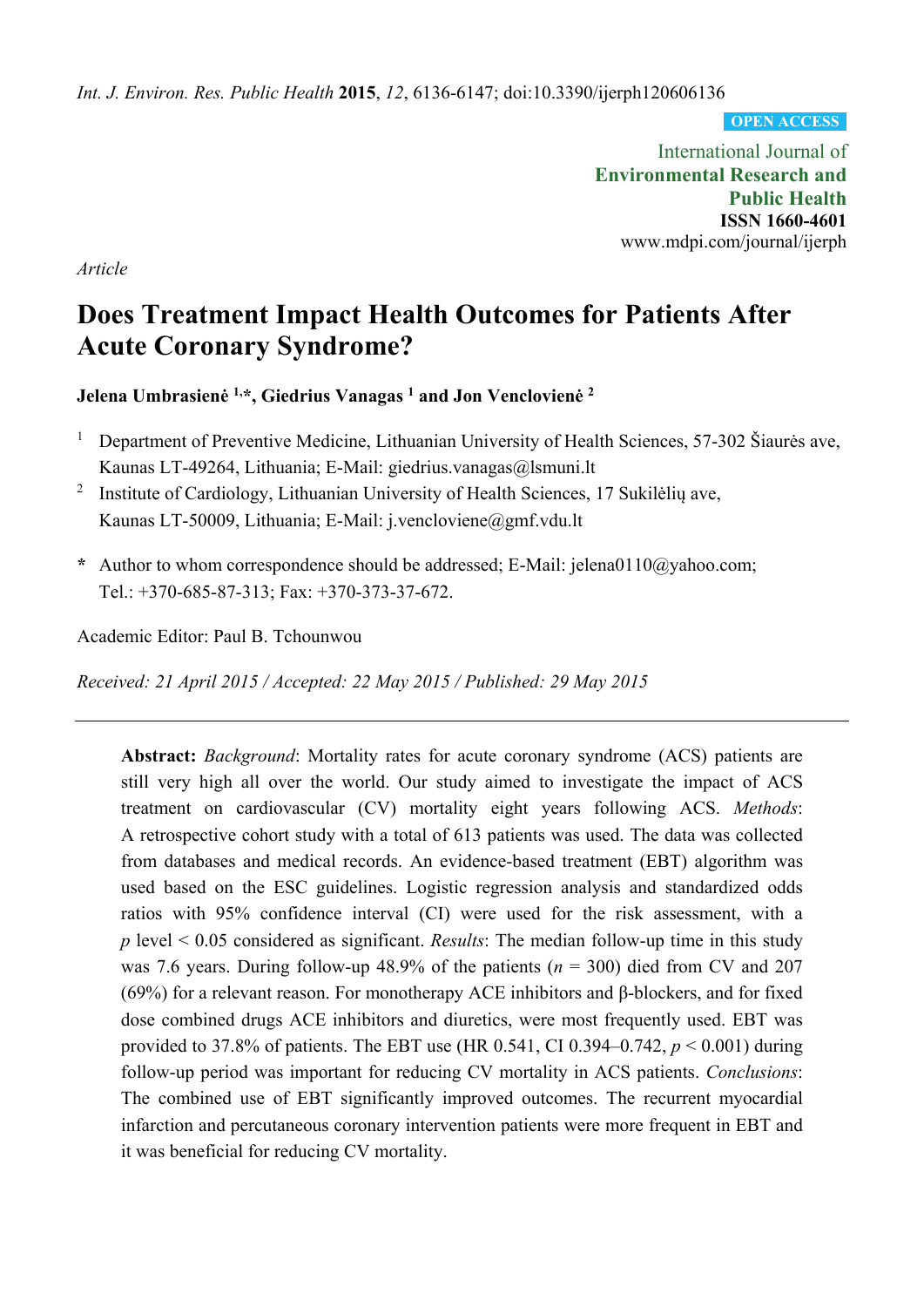#### **1. Introduction**

Acute coronary syndrome (ACS) is the most frequent cause of the death in all cardiovascular diseases [1]. It is argued that despite readily available and highly effective treatment the mortality rates in ACS patients are still very high [2,3]. The ACS treatment guidelines have recommended that drugs for primary and secondary prevention should consist of angiotensin converting enzyme (ACE) inhibitors or angiotensin II receptors blockers (ARBs) if ACE inhibitors are not tolerated, β-blockers (BB), statins and antiaggregants (low dose aspirin or clopidogrel) [1,2,4]. The efficiency of these drugs was confirmed in large randomized clinical trials and meta-analyses. Despite available treatment and treatment recommendations ACS patients still have a high CV mortality rate, as 20% of men and 26% of women die within in 1 year [5,6]. The aim of our study is to evaluate the impact of ACS patients' treatment, used for eight years follow-up from a first ACS episode, on cardiovascular (CV) mortality.

#### **2. Materials and Methods**

*Study setting and population*. A retrospective cohort study with a total of 613 patients after their first ACS episode (ST-elevated myocardial infarction (MI), non-ST-elevated MI and unstable angina) following from 2005 to 2013. Patients were involved at the Clinic of Cardiology, Hospital of Lithuanian University of Health Sciences. The ACS diagnosis was based on the ESC recommended new third universal definition of MI [7].

*Data sources and data collection.* The data received from the Hospital Medical Records Database and State Health Agencies as National Death Causes Registry and the "Sveidra" National Sickness Fund Database.

*Assessment of end-points.* By the use of unique Citizens' ID numbers, confirmed by the birth date and gender, all the needed end-points have been collected from all databases. Patients' death was a primary end-point. The death causes have been determined from the National Death Causes Registry and categorized by the International Statistical Classification of Diseases and Related Health Problems, Tenth revision, Australian Modification (ICD-10-AM) codes. Treatment recommendations on discharge and invasive treatments used in the first ACS episode have been collected from the Hospital Medical Records Database. Data on recurrent cardiovascular events and medical treatment used in the eight years following ACS, have been obtained from the "Sveidra" National Sickness Fund Database. Different medications have been combined by classes. An evidence-based treatment (EBT) algorithm used was created based on the guidelines from ESC experts' opinions. The EBT covered by ACE inhibitors or ARBs, BB, statins (used in any doses) and antiaggregants. In the study, use of single medications and EBT, and the impact of this treatment on cardiovascular mortality have been evaluated. Also, the treatment and its effect on cardiovascular mortality in subgroups has been estimated. Participants who were lost during follow-up were treated as censored observations.

*Statistical analysis.* The statistical analysis has been performed by the use of the Statistical Package for Social Science (SPSS) version 13 and Microsoft Office Excel 2013 statistical programs. Descriptive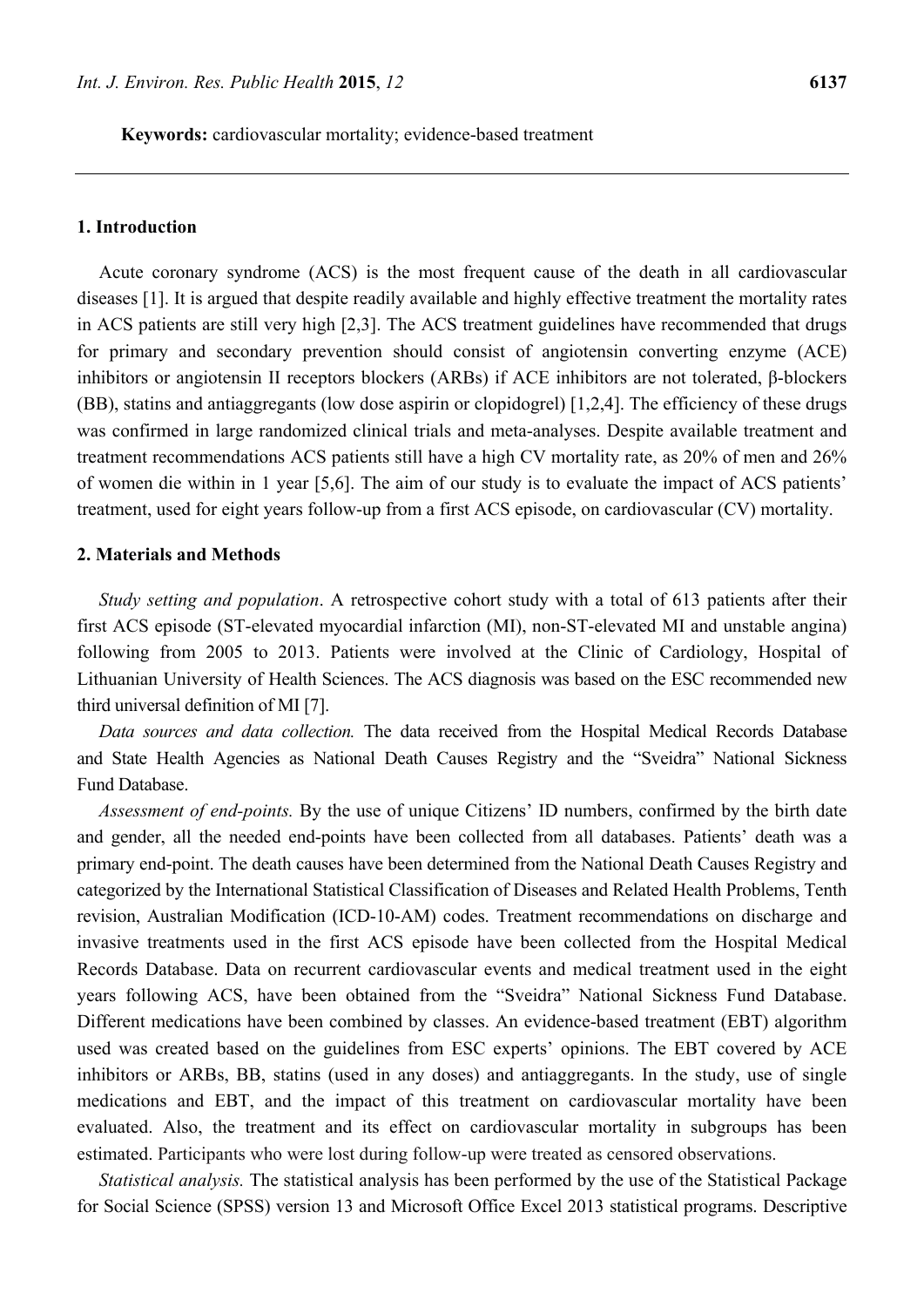statistics were used for the continuous data analysis. Categorical data are summarized as frequencies and percentages, and the chi-square test was used for the data comparison. Logistic regression and Cox regression analysis have been used for the risk assessment. First, a univariate analysis has been performed and a few the most significant survival variables (age, the history of myocardial infarction, chronic obstructive pulmonary disease, peripheral artery disease, diabetes) were included in the model. The impact of different treatments on cardiovascular mortality was analyzed using the standardized odds and hazard ratios with 95% confidence interval (CI), considering a *p* level < 0.05 as significant.

## *Ethical Statement*

The study was approved in 2013 by Lithuanian Bioethics Committee (No: BE-2-36) and Lithuanian National Data Protection Agency (No: 2R-279). All the patients have given their informed consent for participation in this study.

### **3. Results**

The study involved 613 patients: male (395, 64.4%) and female (218, 35.6%), who experienced their first ACS and were treated in 2005. The median follow-up time in this study was 7.6 years. During follow-up 48.9% of the patients  $(n = 300)$  died, from CV or relevant reasons (207, 69%). All baseline participant characteristics are presented in Table 1.

For monotherapy ACE inhibitors and BB, and for fixed dose combined drugs ACE inhibitors and diuretics were most frequently used. The 233 (39%) ACS survivors have been treated with PCI in the 8 year period after the first ACS episode. Treatment, according to ESC guidelines, covering combined use of ACE inhibitors or ARBs, BB, statins and clopidogrel in the 8 years follow-up from first ACS was used by 231 (37.8%) of all patients. The highest mortality rate per 100 years of observation was evaluated in patients on monotherapy, treated with ACE inhibitors (6.51/100 years of observation). In patients treated in monotherapy with new fixed dose combined ACE inhibitor and diuretic drugs, the mortality rate per 100 year of observation was higher, compared with those treated with another combined drugs  $(4.91/100$  years of observation), and the lowest mortality rate was evaluated in patients used fixed dose ACE inhibitors and calcium (Ca) antagonists combinations.

In patients treated with PCI, the mortality rate per 100 years of observation reach 4.93. In EBT patients CV mortality was 3.8/100 years of observation. The highest impact on lowering CV mortality rate was evaluated in patients used fixed dose combination of ACE inhibitors and Ca antagonists (OR 0.045, CI 0.011–0.188, *p* < 0.001). Our study highlights that EBT use (OR 0.327, 95% CI 0.219–0.487,  $p < 0.001$ ) in the eight year follow-up period were important in reducing CV mortality in ACS patients (Table 2).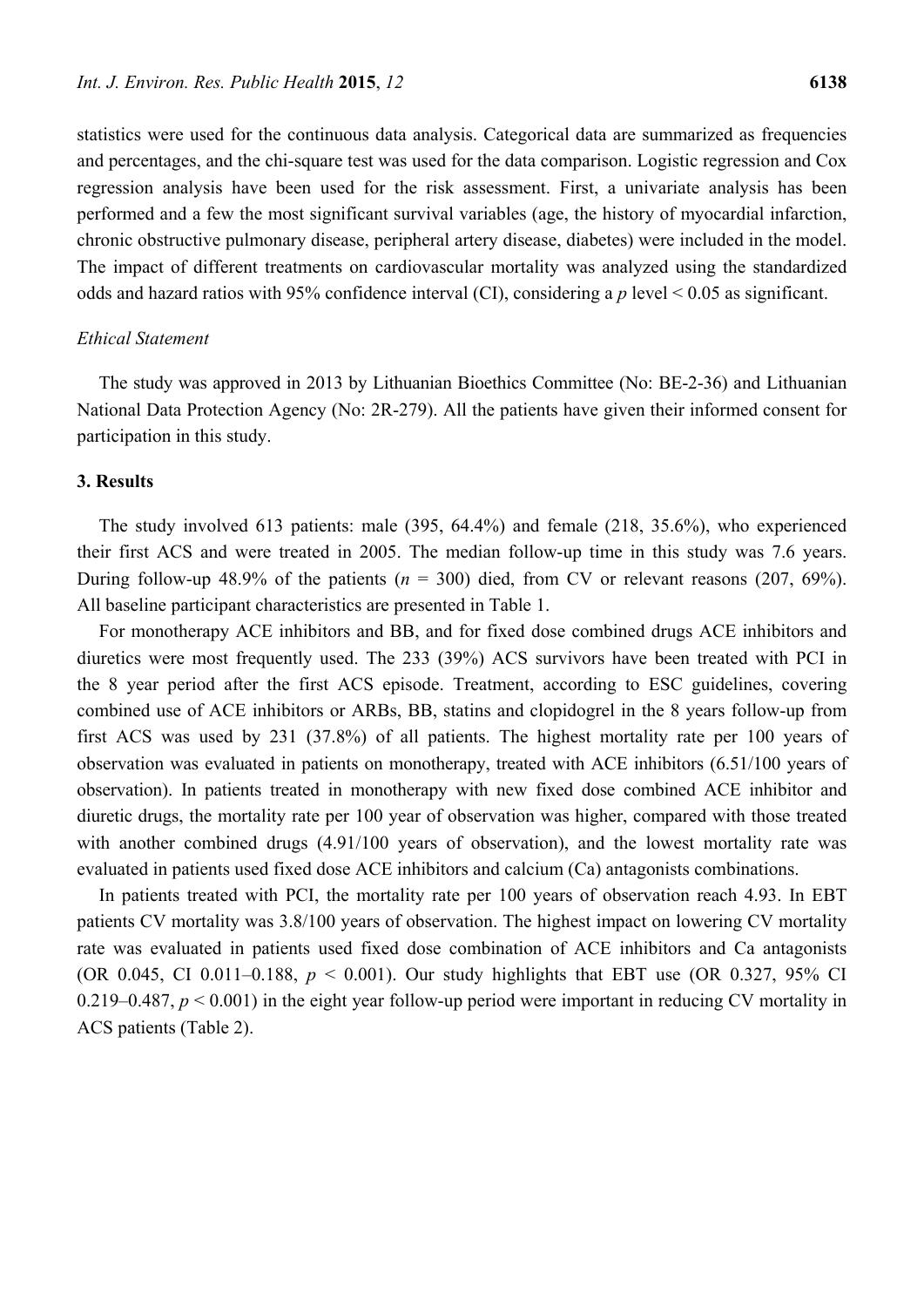| <b>Variables</b>                                                                  | Total $n$ $\left(\frac{0}{0}\right)$ |
|-----------------------------------------------------------------------------------|--------------------------------------|
| Age                                                                               |                                      |
| $<70$ y.o.                                                                        | 342(55.7)                            |
| 70-80 y.o.                                                                        | 209 (34.2)                           |
| $>80$ y.o.                                                                        | 62(10.1)                             |
| Gender                                                                            |                                      |
| Male                                                                              | 395 (64.4)                           |
| Female                                                                            | 218 (35.6)                           |
| Medical history                                                                   |                                      |
| Diabetes                                                                          | 89 (14.5)                            |
| Hypertension                                                                      | 456(74.4)                            |
| Dyslipidemia *                                                                    | 245 (40)                             |
| PAD                                                                               | 22(3.6)                              |
| <b>COPD</b>                                                                       | 53 (8.6)                             |
| Renal insufficiency                                                               | 19(3.1)                              |
| MI history                                                                        | 210 (34.3)                           |
| Heart failure                                                                     | 233 (38)                             |
| Stroke history                                                                    | 40(6.5)                              |
| Smoking                                                                           | 220 (35.9)                           |
| Clinical data                                                                     |                                      |
| Angina                                                                            | 450 (73.4)                           |
| PCI history                                                                       | 40(6.5)                              |
| <b>CABG</b> history                                                               | 41 $(6.7)$                           |
| $HR > 70$ b.min                                                                   | 343 (58)                             |
| Re-MI in 8 years                                                                  | 126(21.1)                            |
| PCI treatment in 8 years                                                          | 233 (39)                             |
| CV death during 8 years follow-up                                                 | 300 (48.9)                           |
| y.o.—years old, PAD—periferal artery disease, COPD—chronic pulmonary disease, MI- |                                      |

**Table 1.** Baseline characteristics  $(N = 613)$ .

myocardial infarction, PCI—percutaneous coronary intervention, CABG—coronary artery bypass grafting, HR—heart rate, re-MI—repeated myocardial infarction, CV cardiovascular, b.min—beats per minute, **\***—total cholesterol > 5.2 mmol/L.

**Table 2.** Provided treatment during eight years and its impact on eight years cardiovascular mortality.

| <b>Treatment</b>                  | <b>Provided Treatment</b> | <b>Mortality Rate Per</b>       | <b>OR</b> for Cardiovascular      |  |
|-----------------------------------|---------------------------|---------------------------------|-----------------------------------|--|
|                                   | <b>During 8 Years</b>     | <b>100 Years of Observation</b> | Mortality (95% CI, $p$ Value)     |  |
| ACE inhibitors                    | 562 (91.7)                | 6.51                            | $0.688(0.257-1.842), 0.457$       |  |
| ARBs                              | 171(27.9)                 | 3.85                            | $0.474(0.308 - 0.728), 0.001$     |  |
| <b>BB</b>                         | 540 (88.1)                | 5.92                            | $0.328(0.154 - 0.695), 0.004$     |  |
| Clopidogrel                       | 320(52.2)                 | 5.75                            | $0.772(0.526 - 1.133), 0.186$     |  |
| <b>Statins</b>                    | 370(60.4)                 | 4.44                            | $0.352$ (0.235-0.526), <0.001     |  |
| <b>EBT</b>                        | 228(37.2)                 | 3.8                             | $0.327(0.219 - 0.487), \le 0.001$ |  |
| <b>PCI</b>                        | 233(39)                   | 4.93                            | $0.570(0.381 - 0.853), 0.006$     |  |
| Ca antagonists                    | 295(48.1)                 | 5.32                            | $0.546(0.371 - 0.803), 0.002$     |  |
| $ACE$ inhibitors + Ca antagonists | 59 (9.6)                  | 0.44                            | $0.045(0.011 - 0.188), \le 0.001$ |  |
| $ACE$ inhibitors + diuretics      | 162(26.4)                 | 4.91                            | $0.668(0.435-1.025), 0.065$       |  |
| $ARBs + Ca$ antagonists           | 15(2.5)                   | $\mathbf{0}$                    |                                   |  |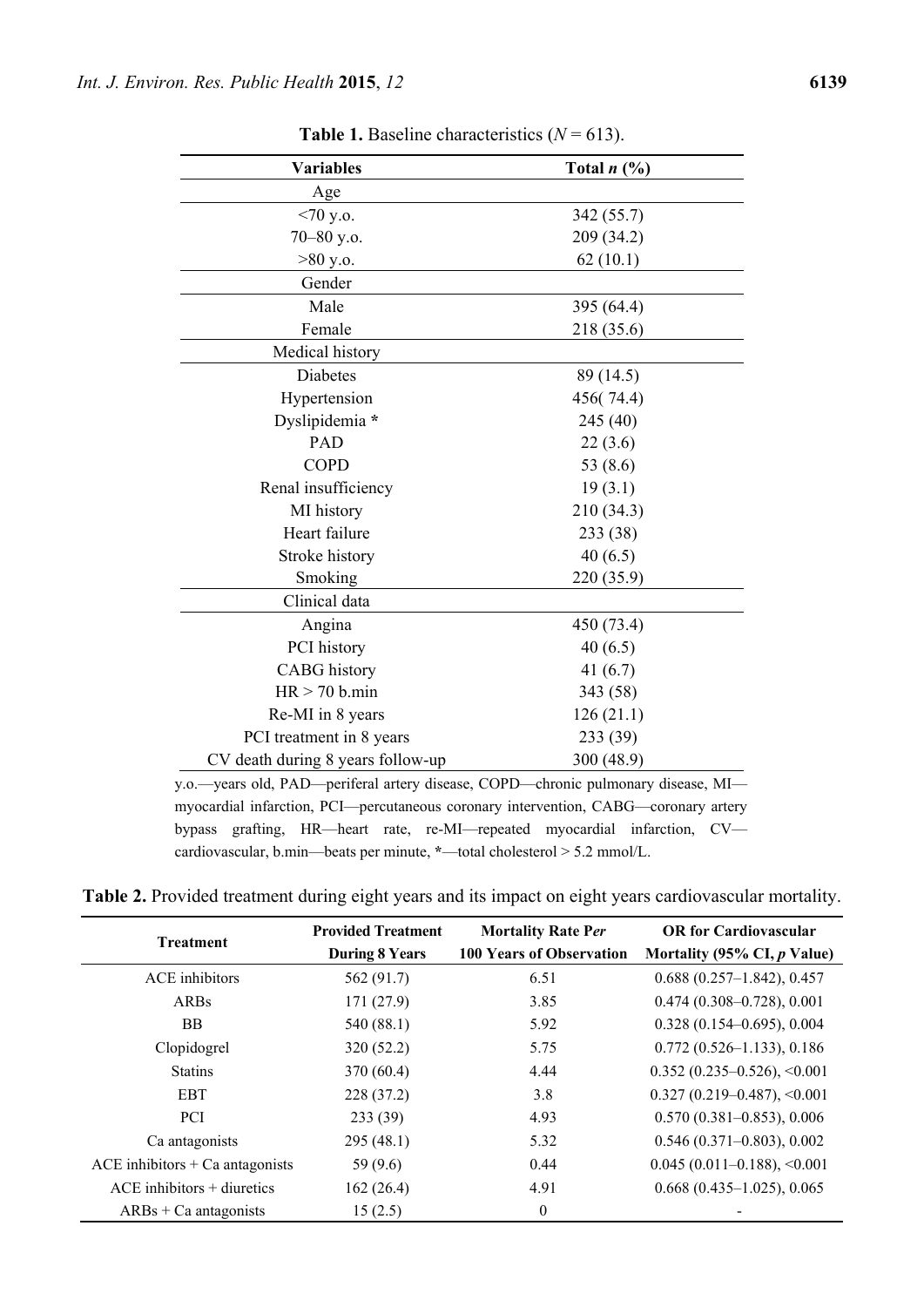| <b>Treatment</b>   | <b>Provided Treatment</b><br><b>During 8 Years</b> | <b>Mortality Rate Per</b><br><b>100 Years of Observation</b> | <b>OR</b> for Cardiovascular<br>Mortality (95% CI, $p$ Value) |
|--------------------|----------------------------------------------------|--------------------------------------------------------------|---------------------------------------------------------------|
| $ARBs + diuretics$ | 48 (7.8)                                           | 2.5                                                          | $0.362(0.166-0.791), 0.011$                                   |
| $BB + diuretics$   | 3(0.5)                                             | $^{(1)}$                                                     |                                                               |
| Ivabradine         | 18(2.9)                                            |                                                              |                                                               |
| Trimetazidine      | 122(20)                                            | 3.79                                                         | $0.514(0.313 - 0.846), 0.009$                                 |

**Table 2**. *Cont*.

 - no data available. ACE inhibitors—angiotensin-converting enzyme inhibitors, ARBs—angiotensin II receptor blockers, BB—beta-blockers, Ca antagonists—calcium antagonists, EBT—use of evidence-based treatment according to the ESC guidelines, PCI—percutaneous coronary intervention, OR—odds ratio, CI—confidence interval.

In the subgroup analysis, we assessed treatment impact on CV mortality in groups of recurrent MI and PCI treatment during eight years follow-up after ACS. One hundred and twenty six (21.1%) patients experienced recurrent MI (re-MI) in the eight years following ACS, and 72 (57.1%) died. ACE inhibitors, BB, Ca antagonists, fixed dose combination of ACE inhibitors with Ca antagonists or diuretics, also ARBs with Ca antagonists or diuretics, as well as BB and diuretics, ivabradine and trimetazidine were used in the same rate in both the re-MI and non-re-MI groups, while re-MI patients were more frequently treated with ARBs  $(38.1\% \text{ vs. } 26.6\%, p = 0.012)$ , clopidogrel  $(81\% \text{ vs. } 47.4\%,$  $p < 0.001$ ) and statins (76.2% *vs.* 59.3%,  $p = 0.001$ ). Patients of the re-MI group had been prescribed EBT and PCI treatment (all  $p < 0.001$ ) twice as often.

In the re-MI group only single use of fixed dose combination of ACE inhibitors and Ca antagonists, as well as statins and PCI significantly improved outcomes. For non-re-MI patients all used single drugs and PCI were associated with significantly reduced CV mortality (all  $p < 0.05$ ). EBT recommended by guidelines used during the eight years of follow-up, was associated with significantly lower mortality rates in both groups, however this treatment used for 1 year period following ACS appeared as significant only for non-re-MI patients (OR  $0.463$ ,  $95\%$  CI  $0.281-0.761$ ,  $p = 0.002$ ) (Table 3).

| <b>Treatment</b> | <b>Provided Treatment During 8 Years</b><br>Follow-up $(N, \%)$ |                 |                | <b>OR for Cardiovascular Mortality</b><br>$(95\% \text{ CI}, p \text{ Value})$ |                                    |
|------------------|-----------------------------------------------------------------|-----------------|----------------|--------------------------------------------------------------------------------|------------------------------------|
|                  | re-MI Group                                                     | non-re-MI Group | <i>p</i> Value | re-MI Group                                                                    | non-re-MI Group                    |
| ACE inhibitors   | 122(96.8)                                                       | 440 (95.2)      | 0.442          | $0.591(0.054 - 6.441),$<br>0.666                                               | $0.328(0.124 - 0.874),$<br>0.026   |
| <b>ARBs</b>      | 48(38.1)                                                        | 123(26.6)       | 0.012          | $0.623(0.265-1.464),$<br>0.277                                                 | $0.312(0.197 - 0.494),$<br>< 0.001 |
| <b>BB</b>        | 117(92.9)                                                       | 423(91.6)       | 0.637          | $0.317(0.036 - 2.821),$<br>0.303                                               | $0.174(0.069 - 0.441),$<br>< 0.001 |
| Clopidogrel      | 102(81)                                                         | 218 (47.4)      | $0.001$        | $0.714(0.241 - 2.120),$<br>0.544                                               | $0.571(0.388 - 0.840),$<br>0.004   |
| <b>Statins</b>   | 96(76.2)                                                        | 274(59.3)       | 0.001          | $0.209(0.062 - 0.707),$<br>0.012                                               | $0.348(0.233 - 0.521),$<br>< 0.001 |
| <b>EBT</b>       | 77(61.1)                                                        | 151 (32.8)      | < 0.001        | $0.266(0.104 - 0.683),$<br>0.006                                               | $0.351(0.229 - 0.537),$<br>0.001   |

**Table 3.** Treatment for re-MI and non-re-MI groups and its' impact on 8 year CV mortality.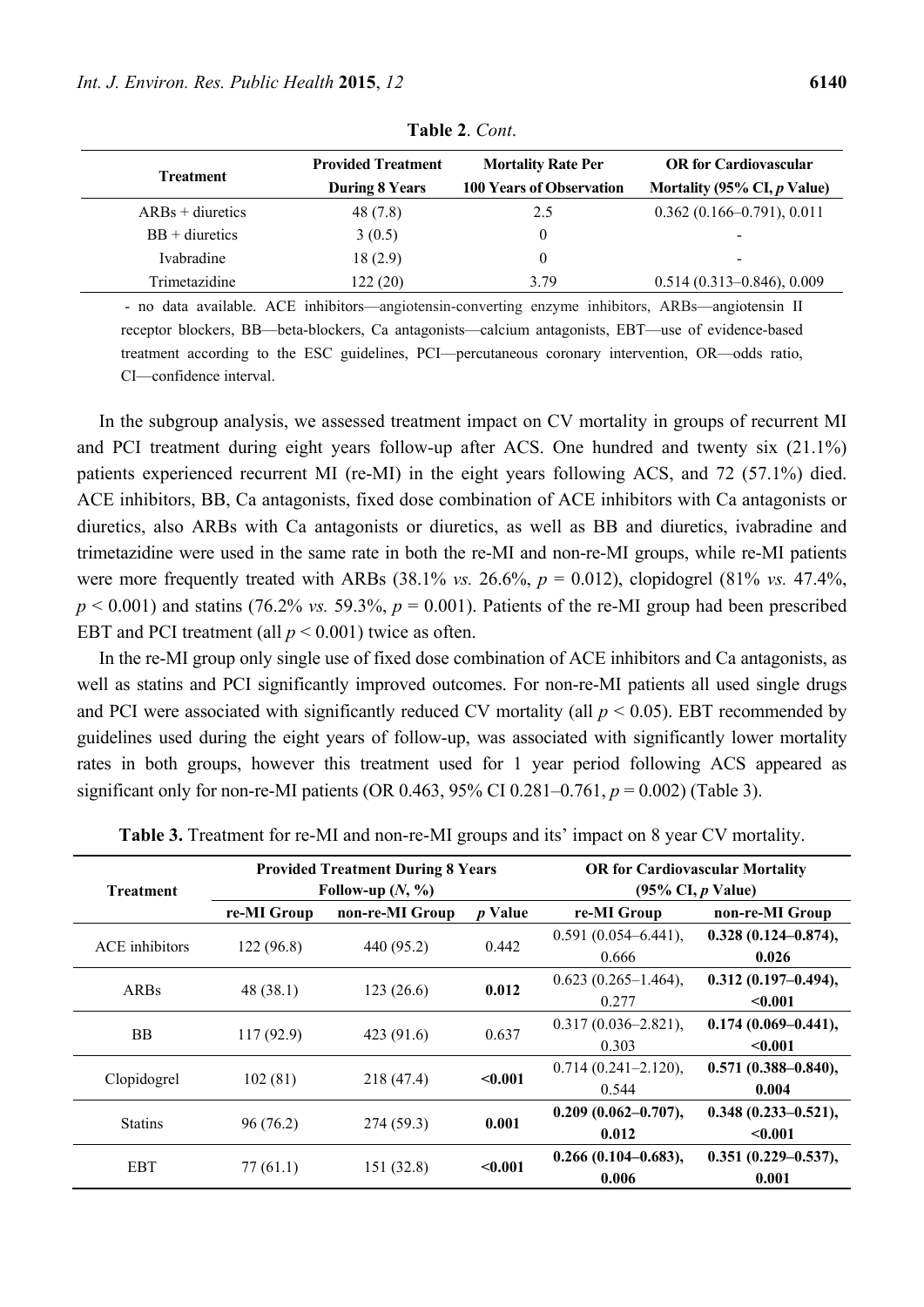|                      | <b>Provided Treatment During 8 Years</b><br>Follow-up $(N, \%)$ |                 |         | <b>OR for Cardiovascular Mortality</b><br>$(95\% \text{ CI}, p \text{ Value})$ |                         |
|----------------------|-----------------------------------------------------------------|-----------------|---------|--------------------------------------------------------------------------------|-------------------------|
| <b>Treatment</b>     |                                                                 |                 |         |                                                                                |                         |
|                      | re-MI Group                                                     | non-re-MI Group | p Value | re-MI Group                                                                    | non-re-MI Group         |
|                      |                                                                 |                 |         | $0.417(0.175-0.995),$                                                          | $0.582(0.388 - 0.871),$ |
| <b>PCI</b>           | 69(54.8)                                                        | 164(34.7)       | < 0.001 | 0.049                                                                          | 0.009                   |
|                      |                                                                 | 224(48.5)       | 0.118   | $0.445(0.185-1.071),$                                                          | $0.518(0.352 - 0.762),$ |
| Ca antagonists       | 71 (56.3)                                                       |                 |         | 0.071                                                                          | 0.001                   |
| $ACE$ inhibitors $+$ |                                                                 |                 |         | $0.058(0.005 - 0.646),$                                                        | $0.056(0.017 - 0.185),$ |
| Ca antagonists       | 9(7.1)                                                          | 50(10.8)        | 0.223   | 0.021                                                                          | $0.001$                 |
| $ACE$ inhibitors $+$ |                                                                 |                 |         | $0.458(0.105-1.987),$                                                          | $0.188(0.076 - 0.467),$ |
| diuretics            | 33(26.2)                                                        | 129(28)         | 0.690   | 0.297                                                                          | < 0.001                 |
| $ARBs +$             |                                                                 |                 |         |                                                                                |                         |
| Ca antagonists       | 5(4)                                                            | 10(2.2)         | 0.255   |                                                                                |                         |
| $ARBs + diuretics$   | 11(8.7)                                                         |                 | 0.793   | $0.965(0.366 - 2.541),$                                                        | $0.504(0.327 - 0.778),$ |
|                      |                                                                 | 37(8)           |         | 0.942                                                                          | 0.002                   |
| $BB + diuretics$     |                                                                 | 3(0.6)          | 0.364   |                                                                                |                         |
| Ivabradine           | 5(4)                                                            | 13(2.8)         | 0.505   |                                                                                |                         |
| Trimetazidine        | 88 (19)<br>34(27)                                               |                 | 0.051   | $0.690(0.273 - 1.746),$                                                        | $0.429(0.258 - 0.713),$ |
|                      |                                                                 |                 |         | 0.433                                                                          | 0.001                   |

**Table 3.** *Cont*.

ACE inhibitors—angiotensin-converting enzyme inhibitors, ARBs—angiotensin II receptor blockers, BB—beta-blockers, Ca antagonists—calcium antagonists, EBT—use of evidence-based treatment according to the ESC guidelines, PCI—percutaneous coronary intervention, OR—odds ratio, CI—confidence interval, re-MI group—repeated myocardial infarction group, non-re-MI group—non-repeated myocardial infarction group, - no data available. Numbers in bold—significant results.

Invasive treatment during follow-up was provided to 233 (39%) of ACS patients, and 96 (41.9%) of them died. ACE inhibitors, ARBs, Ca antagonists, fixed dose combination of ACE inhibitors with Ca antagonists or diuretics, and ARBs with Ca antagonists or diuretics, as well as BB and diuretics, ivabradine and trimetazidine were used in the same rate both in PCI and non-PCI groups. PCI group patients were prescribed more BB ( $p = 0.007$ ), clopidogrel, statins and EBT ( $p < 0.001$ ). In the PCI group the treatment with ARBs, statins and fixed dose combination with ACE inhibitors and Ca antagonists or ARBs and diuretics was associated with a significantly lower rate of CV mortality. For non-PCI patients who used single ARBs, BB, Ca antagonists, trimetazidine, and also fixed dose combinations of ACE inhibitors with Ca antagonists and diuretics, and ARBs and diuretics had a significant impact on CV mortality rate. The use of EBT during the eight years follow-up period was associated with strong CV mortality reduction in both groups with stronger evidence for PCI group (OR 0.307, 95% CI 0.172–0.548, *p* < 0.001) (Table 4).

A Cox proportional hazards model, standardized by a few significant factors was used to evaluate the use of ARBs, BB, statins, calcium antagonists, trimetazidine and fixed dose combined treatment with ACE inhibitors and calcium antagonists and ARBs and diuretics as significant for CV mortality, all  $p < 0.05$ . The use of EBT in the eight years following ACS was associated with significant decrease in CV mortality (HR  $0.541$ , CI  $0.394-0.742$ ,  $p < 0.001$ ). For the patients in the re-MI group according to the Cox model only the use of BB and EBT were significantly important in decreasing CV mortality. In non-re-MI patients, contrary to the logistic model ACE inhibitors and clopidogrel were not significant for CV mortality rate. In the PCI group Cox regression analysis showed a significant ACE inhibitors,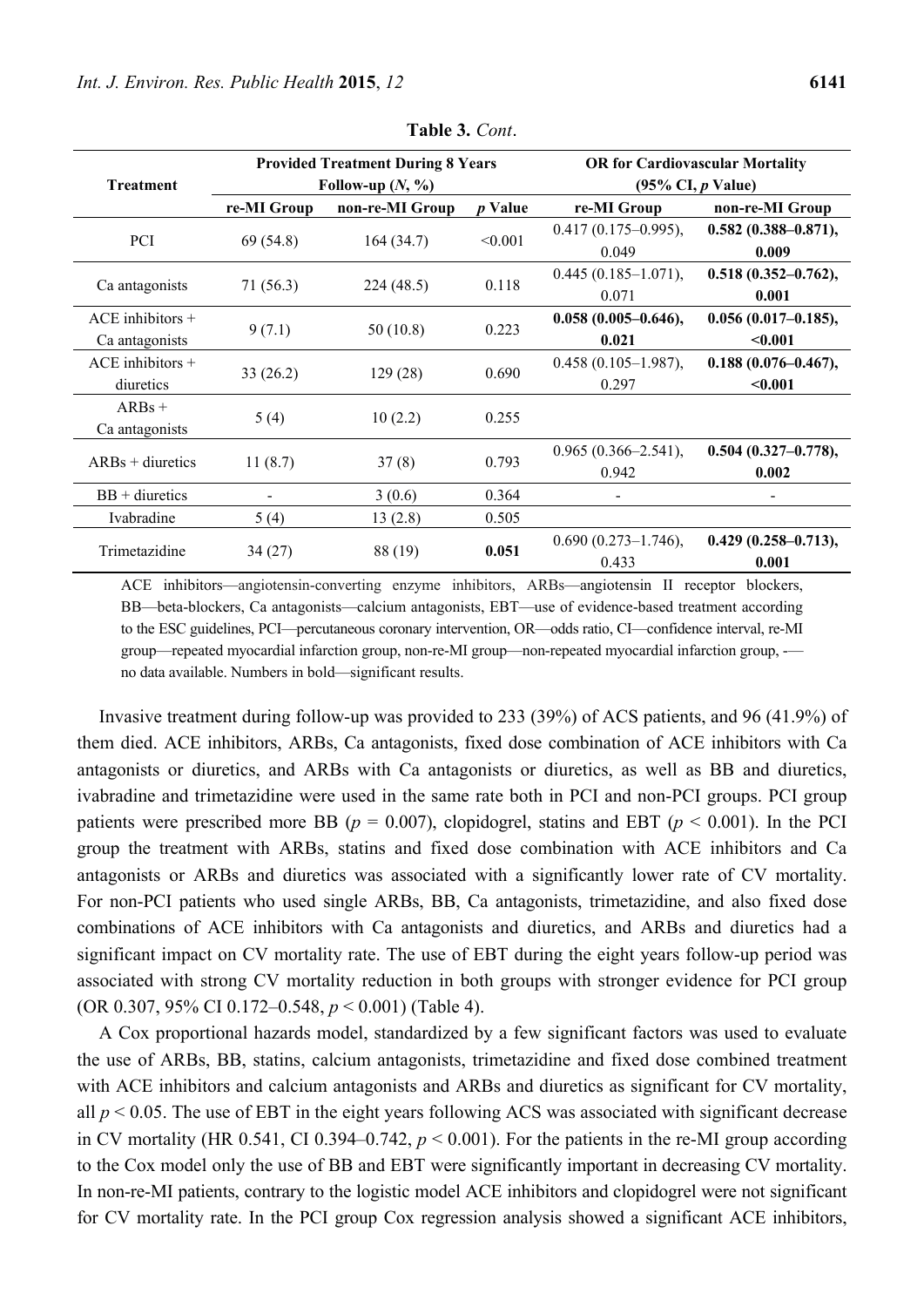BB, ARBs, statins, trimetazidine and fixed dose combination of ACE inhibitors and calcium antagonists effect on CV mortality (all  $p < 0.05$ ). For the non-PCI group the results were the same as those of the logistic regression, except for fixed dose combined treatment with ACE inhibitors and calcium antagonists. Trimetazidine also appeared as not significant (Table 5).

|                    | <b>Provided Treatment During 8 Years</b> |               |                         | <b>OR for Cardiovascular Mortality</b> |                         |
|--------------------|------------------------------------------|---------------|-------------------------|----------------------------------------|-------------------------|
| <b>Treatment</b>   | (N, %)                                   |               | $p$ Value               | $(95\% \text{ CI}, p \text{ Value})$   |                         |
|                    | <b>PCI-Group</b>                         | non-PCI-Group |                         | <b>PCI-Group</b>                       | non-PCI-Group           |
|                    |                                          |               |                         | $0.384(0.092 - 1.610),$                | $0.321(0.096 - 1.072),$ |
| ACE inhibitors     | 220 (96.1)                               | 342 (95.3)    | 0.643                   | 0.191                                  | 0.065                   |
|                    |                                          |               | 0.053                   | $0.407(0.222 - 0.746),$                | $0.404(0.241 - 0.675),$ |
| <b>ARBs</b>        | 77 (33.6)                                | 94 (26.2)     |                         | 0.004                                  | 0.001                   |
|                    |                                          |               | 0.007                   | $0.345(0.083 - 1.445),$                | $0.151(0.049 - 0.468),$ |
| <b>BB</b>          | 219 (95.6)                               | 321 (89.4)    |                         | 0.145                                  | 0.001                   |
|                    |                                          |               | < 0.001                 | $0.560(0.283 - 1.108),$                | $0.908(0.570-1.446),$   |
| Clopidogrel        | 183(80.3)                                | 137(38.3)     |                         | 0.096                                  | 0.683                   |
| <b>Statins</b>     |                                          |               | < 0.001                 | $0.282(0.147 - 0.542),$                | $0.464(0.291 - 0.739),$ |
|                    | 172(75.1)                                | 198 (55.2)    |                         | < 0.001                                | 0.001                   |
| <b>EBT</b>         |                                          |               | < 0.001                 | $0.307(0.172 - 0.548),$                | $0.547(0.322 - 0.926),$ |
|                    | 143(62.7)                                | 85(23.7)      |                         | < 0.001                                | 0.025                   |
|                    | 118(51.5)                                | 177 (49.3)    | 0.599                   | $0.682(0.394 - 1.180),$                | $0.452(0.285 - 0.718),$ |
| Ca antagonists     |                                          |               |                         | 0.171                                  | 0.001                   |
| $ACE$ inhibitors + | 23(10)                                   | 36(10)        | 0.995                   | $0.093(0.021 - 0.419),$                | $0.044(0.010 - 0.188),$ |
| Ca antagonists     |                                          |               |                         | 0.002                                  | < 0.001                 |
| ACE inhibitors +   | 61(26.8)                                 | 101(28.1)     | 0.716                   | $0.603(0.322 - 1.131),$                | $0.568(0.345 - 0.935),$ |
| diuretics          |                                          |               |                         | 0.115                                  | 0.026                   |
| $ARBs +$           |                                          |               | 0.932                   |                                        |                         |
| Ca antagonists     | 6(2.6)                                   | 9(2.5)        |                         |                                        |                         |
| $ARBs + diuretics$ | 29(8.1)                                  | 0.925         | $0.247(0.069 - 0.887),$ | $0.249(0.102 - 0.607),$                |                         |
|                    | 19(8.3)                                  |               |                         | 0.032                                  | 0.002                   |
| $BB + diuretics$   | 3(1.3)                                   |               | 0.030                   |                                        |                         |
| Ivabradine         | 13(5.7)                                  | 5(1.4)        | 0.003                   |                                        |                         |
|                    |                                          |               |                         | $0.599(0.322 - 1.114),$                | $0.477(0.257 - 0.884),$ |
| Trimetazidine      | 66(28.8)<br>56 (15.6)                    | < 0.001       | 0.105                   | 0.019                                  |                         |

**Table 4.** Treatment in PCI and non-PCI groups and its impact on eight year cardiovascular mortality.

ACE inhibitors—angiotensin-converting enzyme inhibitors, ARBs—angiotensin II receptor blockers, BB—beta-blockers, Ca antagonists—calcium antagonists, EBT—use of evidence-based treatment according to the ESC guidelines, PCI—percutaneous coronary intervention, OR—odds ratio, CI—confidence interval, PCI group—percutaneous coronary intervention group, non-PCI group—non-percutaneous coronary intervention group.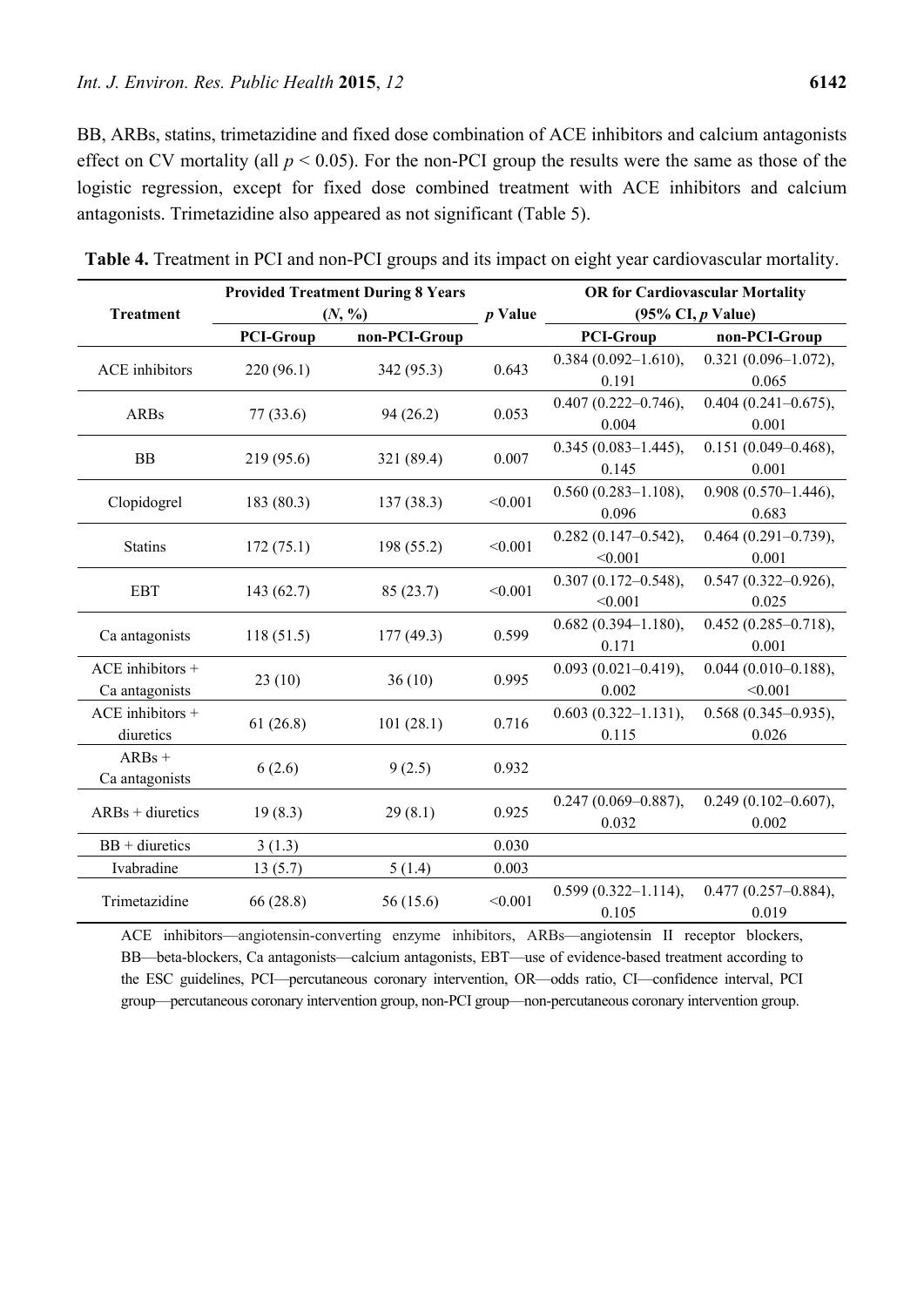| <b>Treatment</b>                | <b>HR</b> for CV                     | <b>HR</b> for CV Mortality,          | <b>HR</b> for CV Mortality,                 | <b>HR</b> for CV Mortality,                    | <b>HR</b> for CV Mortality,                             |
|---------------------------------|--------------------------------------|--------------------------------------|---------------------------------------------|------------------------------------------------|---------------------------------------------------------|
|                                 | Mortality,                           | $(95\% \text{ CI}, p \text{ Value})$ | $(95\% \text{ CI}, p \text{ Value})$        | $(95\% \text{ CI}, p \text{ Value})$           | $(95\% \text{ CI}, p \text{ Value})$                    |
|                                 | $(95\% \text{ CI}, p \text{ Value})$ | re-MI Group                          | non-re-MI Group                             | <b>PCI</b> Group                               | non-PCI Group                                           |
| <b>ACE</b> inhibitors           | $0.798(0.384 - 1.660),$              | $0.655(0.080 - 5.340),$              | $0.479(0.214 - 1.075),$                     | $0.218(0.061 - 0.781),$                        | $0.858(0.331 - 2.224),$                                 |
|                                 | 0.546                                | 0.693                                | 0.074                                       | 0.019                                          | 0.752                                                   |
| ARBs                            | $0.479(0.343 - 0.669),$              | $0.602(0.334 - 1.086)$ ,             | $0.367(0.238 - 0.565),$                     | $0.546(0.311 - 0.958),$                        | $0.399(0.261 - 0.610),$                                 |
|                                 | < 0.001                              | 0.092                                | $0.001$                                     | 0.035                                          | < 0.001                                                 |
| <b>BB</b>                       | $0.567(0.363 - 0.884),$              | $0.117(0.040 - 0.342),$              | $0.509(0.296 - 0.878),$                     | $0.248(0.097 - 0.638),$                        | $0.530(0.305 - 0.919),$                                 |
|                                 | 0.012                                | $0.001$                              | 0.015                                       | 0.004                                          | 0.024                                                   |
| Clopidogrel                     | $0.860(0.650-1.138),$                | $0.618(0.301 - 1.268),$              | $0.726(0.522 - 1.011),$                     | $0.765(0.407-1.438),$                          | $0.890(0.629 - 1.261)$ ,                                |
|                                 | 0.291                                | 0.189                                | 0.058                                       | 0.406                                          | 0.513                                                   |
| <b>Statins</b>                  | $0.495(0.373 - 0.655),$              | $0.694(0.362 - 1.332)$ ,             | $0.387(0.278 - 0.539),$                     | $0.344(0.204 - 0.581),$                        | $0.521(0.370 - 0.734),$                                 |
|                                 | $0.001$                              | 0.272                                | $0.001$                                     | $0.001$                                        | $0.001$                                                 |
| <b>EBT</b>                      | $0.541(0.394 - 0.742),$              | $0.454(0.253 - 0.813),$              | $0.447(0.300 - 0.667),$                     | $0.414(0.242 - 0.707),$                        | $0.556(0.360 - 0.860),$                                 |
|                                 | $0.001$                              | 0.008                                | $0.001$                                     | 0.001                                          | 0.008                                                   |
| Ca antagonists                  | $0.666(0.503 - 0.881),$              | $0.637(0.344 - 1.181),$              | $0.559(0.400 - 0.782),$                     | $0.711(0.428 - 1.180),$                        | $0.577(0.409 - 0.814),$                                 |
|                                 | 0.004                                | 0.152                                | 0.001                                       | 0.187                                          | 0.002                                                   |
| $ACE$ inhibitors $+$            | $0.071(0.018 - 0.285),$              | $0.175(0.024-1.299),$                | $0.042(0.006 - 0.303),$                     | $0.179(0.043 - 0.741),$                        |                                                         |
| Ca antagonists                  | $0.001$                              | 0.088                                | 0.002                                       | 0.018                                          |                                                         |
| $ACE$ inhibitors +              | $0.667(0.477 - 0.932),$              | $0.975(0.494 - 1.925),$              | $0.563(0.377 - 0.839),$                     | $0.619(0.328 - 1.168),$                        | $0.624(0.417 - 0.935),$                                 |
| diuretics                       | 0.018                                | 0.942                                | 0.005                                       | 0.139                                          | 0.022                                                   |
| $ARBs +$<br>Ca antagonists      |                                      |                                      |                                             |                                                |                                                         |
| $ARBs + diuretics$              | $0.417(0.213 - 0.819),$              | $0.548(0.192 - 1.567),$              | $0.307(0.125 - 0.754),$                     | $0.479(0.148 - 1.554),$                        | $0.351(0.153 - 0.805),$                                 |
|                                 | 0.011                                | 0.262                                | 0.010                                       | 0.221                                          | 0.013                                                   |
| $BB + diuretics$                |                                      | 1.362 (0.714-2.595),<br>0.348        |                                             |                                                | $1.504(1.000 - 2.262),$<br>0.050                        |
| Ivabradine                      |                                      |                                      |                                             |                                                |                                                         |
| Trimetazidine<br>$CD = 1.11114$ | $0.598(0.403 - 0.889),$<br>0.011     | $0.948(0.511 - 1.759),$<br>0.866     | $0.383(0.220 - 0.667),$<br>0.001<br>$ADD -$ | $0.501(0.260 - 0.966),$<br>0.039<br>$1.1 - 1.$ | $0.633(0.384 - 1.044),$<br>0.073<br>$1 - 1 - 1 - 1 - 1$ |

**Table 5.** Treatment impact on CV mortality by Cox proportional hazards model.

ACE inhibitors—angiotensin-converting enzyme inhibitors, ARBs—angiotensin II receptor blockers, BB—beta-blockers, Ca antagonists—calcium antagonists, EBT—use of evidence-based treatment according to the ESC guidelines, HR—hazard ratio, CI—confidence interval, re-MI group—repeated myocardial infarction group, non-re-MI group—non-repeated myocardial infarction group, PCI group—percutaneous coronary intervention group, non-PCI group—non-percutaneous coronary intervention group, -—no data available. Numbers in bold—significant results.

## **4. Discussion**

*Principal results.* 126 patients experienced recurrent MI in the eight years follow-up, invasive treatment was provided to 233 (39%) and 48.9% of the patients  $(n = 300)$  died, 207 (69%) of them from cardiovascular or relevant reasons. Treatment according to ESC guidelines in the eight years of follow-up from first ACS was used by 231 (37.8%) of all patients. Single use of ARBs, BB, statins, Ca antagonists, fixed dose combination of ACE inhibitors and Ca antagonists, and also ARBs and diuretics, and trimetazidine significantly reduce CV mortality in ACS patients during the eight years of follow-up. The study highlighted, that treatment with ACE inhibitors or Ca antagonists, ARBs, BB, and clopidogrel as single drug treatment was not significant for CV mortality in the re-MI group, however the combined use of these drugs significantly improved treatment outcomes. Our study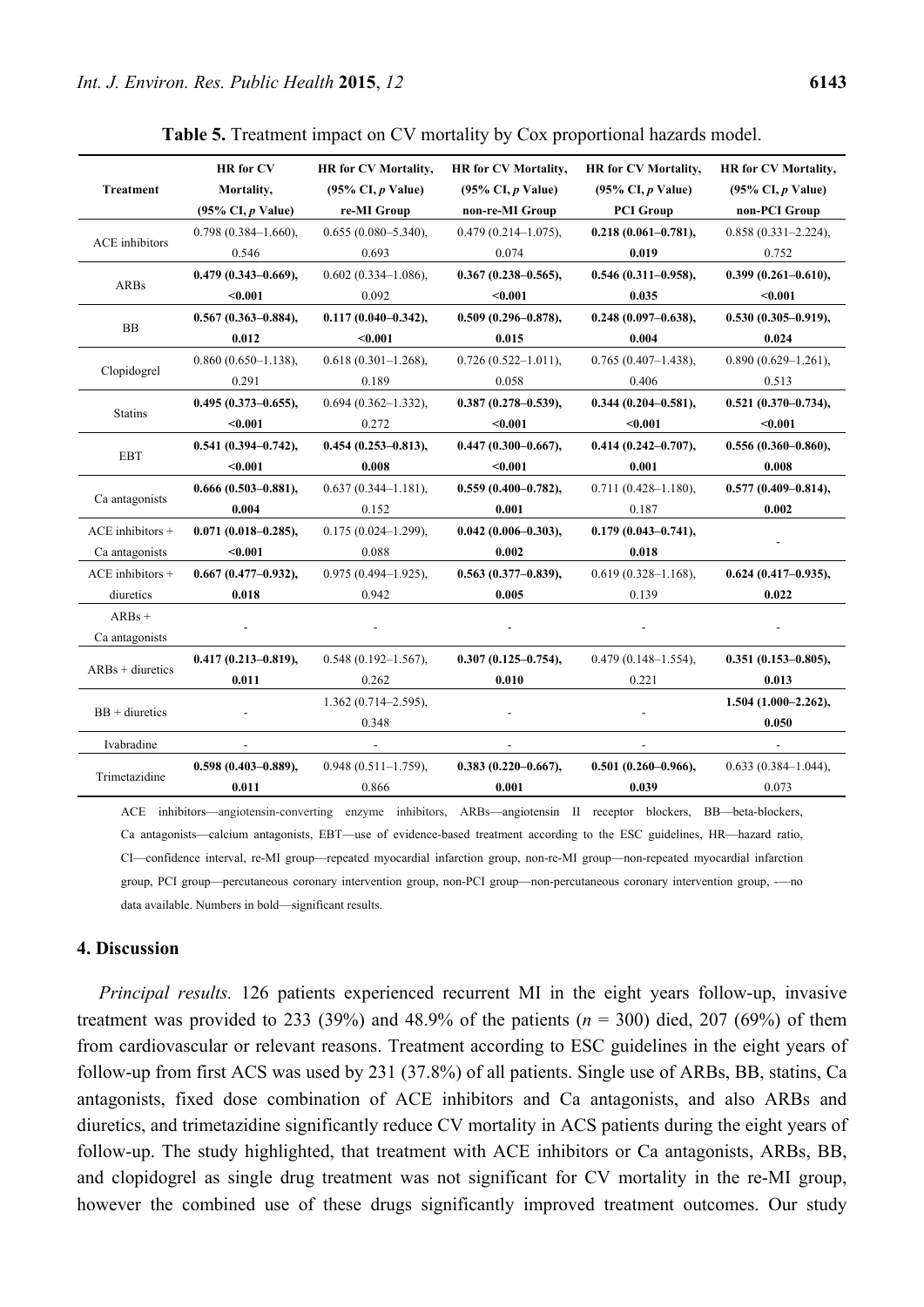highlights EBT use (OR 0.327, 95% CI 0.219–0.487, *p* < 0.001 or HR 0.541, CI 0.394–0.742,  $p < 0.001$ ) and PCI treatment (OR 0.570, 95% CI 0.381–0.853,  $p = 0.006$ ) in the eight years follow-up period were important in reducing CV mortality in ACS patients.

*Interpretation of study results.* According to available evidence, based on large clinical trials and meta-analysis, the EBT is beneficial for all patients following ACS. First of all our study highlighted insufficient use of EBT during follow-up. This is similar to some other studies which showed the EBT prescription level was only up to 58% in different countries [8–11]. There are a lot of reasons for non-compliance, such as non-prescription, complications associated with drug use, out-of-pocket treatment costs and others [10,12]. Secondly, in accordance to previous clinical trials, our study confirmed the benefits of combined drug therapy when used in ACS patients [2,10,12–17].

Thirdly, this study highlighted the effects of the provided treatment on CV mortality in different subgroups of patients who experienced recurrent MI or PCI in the eight year period after ACS. We found that some drugs used in re-MI patients were more frequently prescribed, such as ARBs and clopidogrel, while these drugs were not associated with improved CV mortality. In subgroup analysis fixed dose drugs combinations and combined use of EBT was also more beneficial than the same drugs used in monotherapy. The increased use of clopidogrel in re-MI patients is explainable by the dual antiaggregants therapy, proved to be beneficial following acute phase of MI, while increased use of ARBs can be explained by the novelty of these drugs in Lithuania in this period. Our study is in agreement to some other studies and confirms that re-MI and PCI patients were more frequently on EBT and it was beneficial for reducing CV mortality. Risk reduction in CV mortality can be up to 67%–75% [18–20].

*Strengths and limitations*. The most important limitation of this study is its retrospective design which limits studying the reasons of treatment failure. Some previous studies have described possible associations to treatment failure, such as common comorbidities (asthma and rhythm and conduction disorders for BB use), occurring side-effects (allergy), and contraindications (renal failure for ACE inhibitors or ARB use), however patients and physicians non-compliance could be significant factors as well.

From other side, strength of our study was the possibility to trace all required end-points of each patient in different available databases using the unique Citizen's ID Number. The identity of each patient was confirmed using gender and birth date. This allowed us to use data mining tools and get most reliable data for the primary and secondary end-points in this study.

*Possible implications to future practice.* The study highlighted the high rate of CV mortality in ACS patients and clear evidence of the benefits from EBT use. The use of combined treatments has large benefits for recurrent MI patients and patients who have experienced PCI, so for these subgroups should be used more widely. Low rate of compliance to EBT should be further investigated and has to be improved in future practice.

## **5. Conclusions**

In an eight year follow-up 48.9% of the study participants died, and 69% of these died from cardiovascular or related reasons. Some drugs used in monotherapy were not associated with lower CV mortality rates. The combined use of drugs, according to ESC guidelines, significantly improved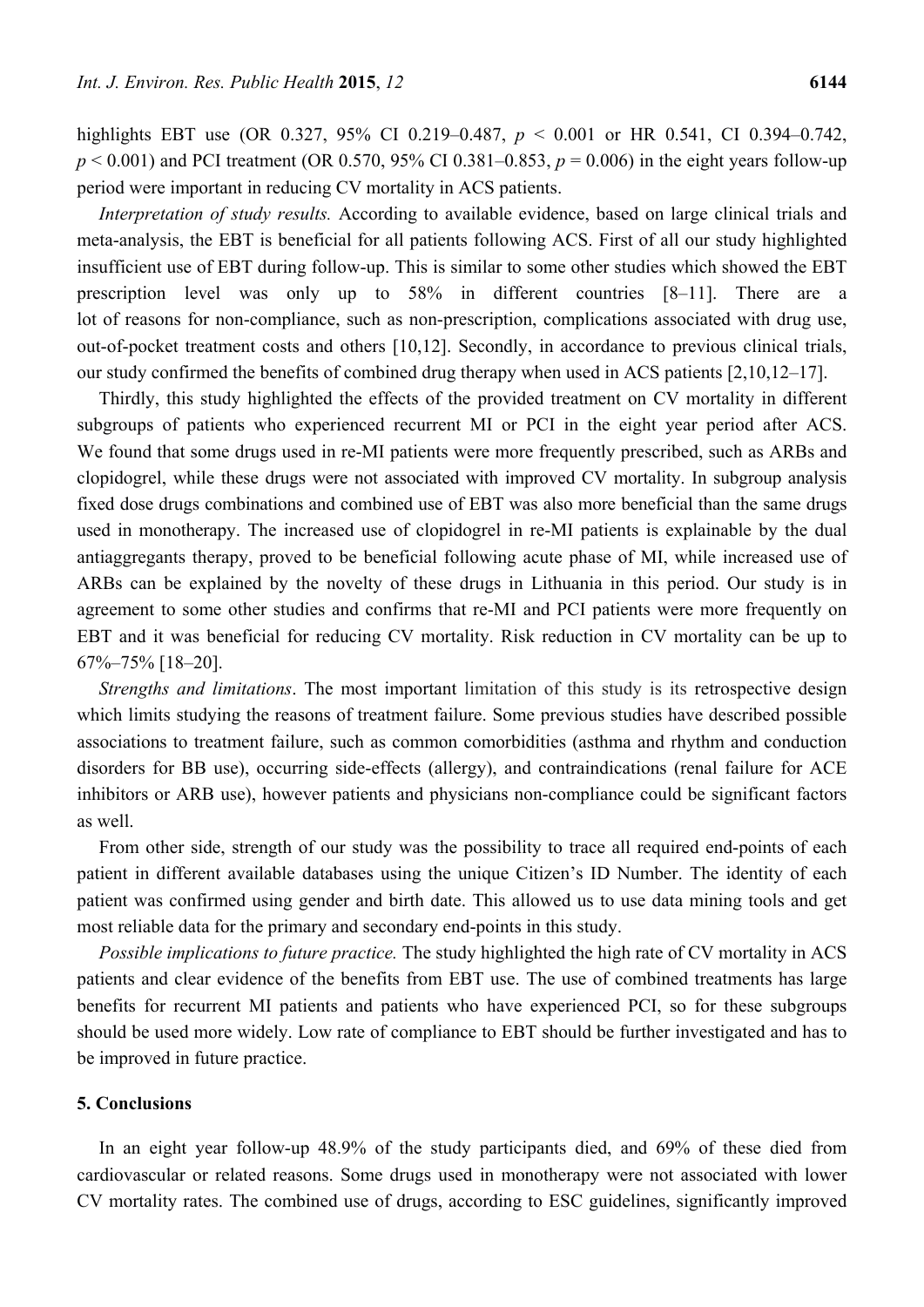treatment outcomes. The recurrent MI and PCI patients were more frequently treated according to ESC guidelines and this action was shown to be beneficial in reducing CV mortality.

## **Acknowledgments**

Study costs were fully covered by Lithuanian University of Health Sciences.

## **Author Contributions**

Jelena Umbrasienė—created the study concept and design, performed data collection and interpretation, and statistical analysis, and wrote and revised the manuscript. Giedrius Vanagas created study concept and design, interpreted the data and wrote and revised the manuscript. Jonė Venclovienė—created the study concept and design, and participated in the statistical analysis and manuscript revision.

#### **Conflicts of Interest**

The authors declare no conflict of interest.

#### **References**

- 1. Steg, P.G.; James, S.K.; Atar, D.; Badano, L.P.; Blomstrom-Lundqvist, C.; Borger, M.A.; di Mario, C.; Dickstein, K.; Ducrocq, G.; Fernandez-Aviles, F.; *et al.* ESC guidelines for the management of acute myocardial infarction in patients presenting with ST-segment elevation. *Eur. Heart J.* **2012**, *33*, 2569–2619.
- 2. Hamm, C.W.; Bassand, J.P.; Agewall, S.; Bax, J.; Boersma, E.; Bueno, H.; Caso, P.; Dudek, D.; Gielen, S.; Huber, K.; *et al.* ESC guidelines fot the management of acute coronary syndromes in patients presenting without persistent ST-segment elevation. *Eur. Heart J.* **2011**, *32*, 2999–3054.
- 3. Umbrasiene, J.; Babarskiene, R.M.; Vencloviene, J. Lipoproteins impact increasing cardiovascular mortality. In *Lipoproteins—Role in Health and Diseases*; Kostner, G., Frank, S., Eds.; InTech: Rijeka, Croatia, 2012; pp. 173–196.
- 4. Amsterdam, E.A.; Wenger, N.K.; Brindis, R.G.; Casey, D.E., Jr.; Ganiats, T.G.; Holmes, D.R.; Holmes, D.R.; Jaffe, A.S.; Jneid, H.; Kelly, R.F.; *et al.* 2014 AHA/ACC guideline for the management of patients with non-ST-elevation acute coronary syndromes a report of the American college of cardiology/American heart association task force on practice guidelines. *Circulation* **2014**, *130*, e344–e426.
- 5. Angeli, F.; Reboldi, G.; Mazzotta, G.; Garofoli, M.; Cerasa, M.F.; Verdecchia, P. Statins in acute coronary syndrome. Very early initiation and benefits. *Ther. Adv. Cardiovasc. Dis.* **2012**, *6*, 163–174.
- 6. Roger, V.L.; Go, A.S.; Lloyd-Jones, D.M.; Benjamin, E.J.; Berry, J.D.; Borden, W.B.; Bravata, D.M.; Dai, S.; Ford, E.S.; Fox, C,S.; *et al.* Heart disease and stroke statistics—2012 update: A report from the American Heart Association. *Circulation* **2012**, *125*, e2–e220.
- 7. Thygensen, K.; Alpert, J.S.; Jaffe, A.S.; Simoons, M.L.; Chaitman, B.R.; White, H.D. Third universal definition of myocardial infarction. Expert consensus document. *Eur. Heart J.* **2012**, *33*, 2551–2567.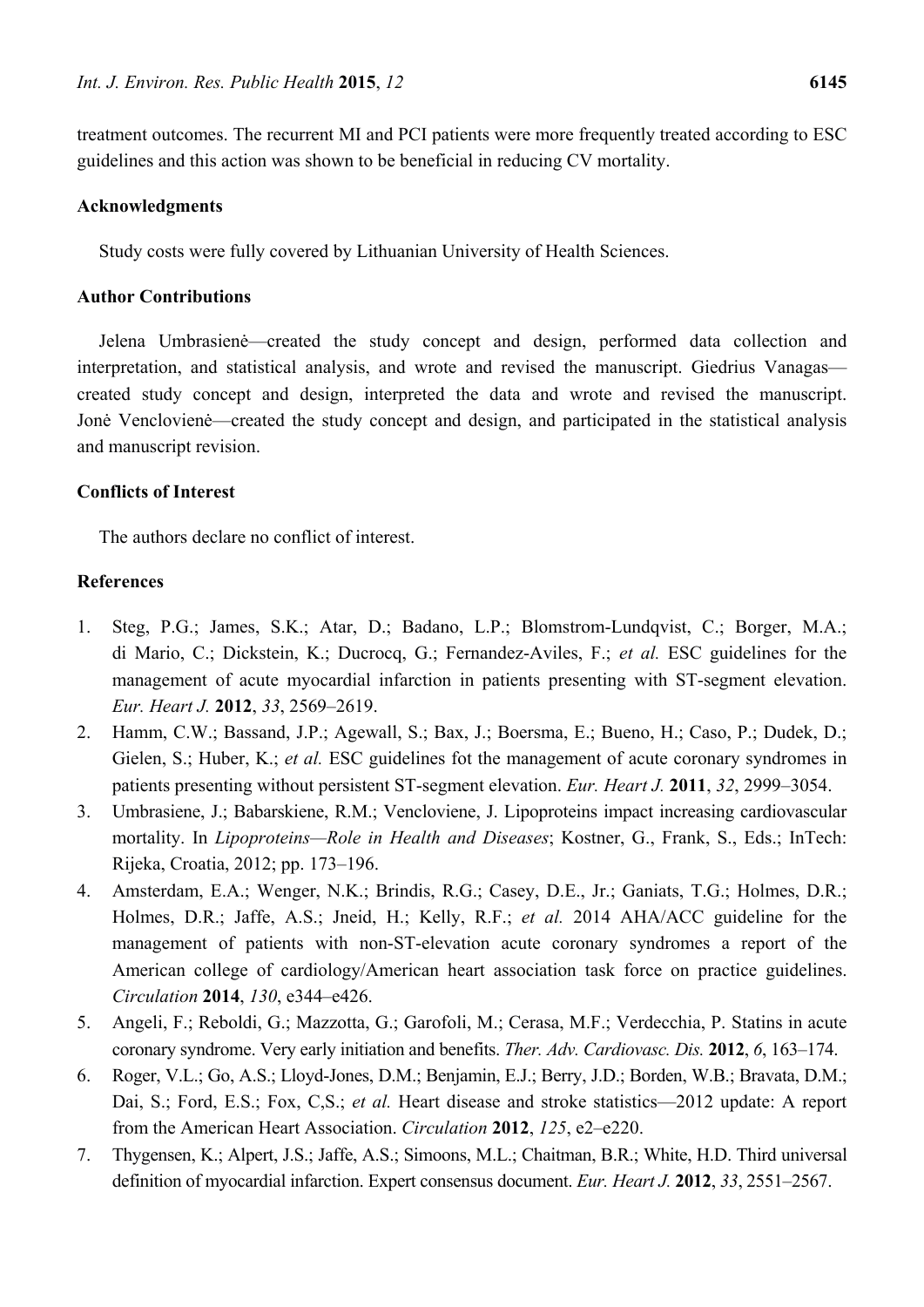- 8. Amar, J.; Ferricres, J.; Cambu, J.P.; Amelineau, E.; Danchin, N. Persistence of combination of evidence-based medical therapy in patients with acute coronary syndromes. *Arch. Cardiovasc. Dis.*  **2008**, *101*, 301–306.
- 9. Goldberg, R.J.; Spencer, F.A.; Steg, P.G.; Flather, M.; Montalescot, G.; Gurfinkel, E.P.; Kennelly, B.M.; Goodman, S.G.; Dedrick, R.; Gore, J.M.; *et al.* For the global registry of acute coronary events investigators. Increasing use of single and combination medical therapy in patients hospitalized for acute myocardial infarction in the 21 st century. *Arch. Intern. Med.* **2007**, *167*, 1766–1773.
- 10. Tuppin, P.; Neumann, A.; Danchin, N.; de Peretti, C.; Weill, A.; Ricordeau, P.; Allemand, H. Evidence-based pharmacotherapy after myocardial infarction in France: Adherence-associated factors and relationship with 30-months mortality and rehospitalization. *Arch. Cardiovasc. Dis.*  **2010**, *103*, 363–375.
- 11. Yan, A.T.; Yan, R.T.; Tan, M.; Huynh, T.; Soghrati, K.; Brunner, L.J.; DeYoung, P.; Fitchett, D.H.; Langer, A.; Goodman, S.G.; *et al.* Optimal medical therapy at discharge in patients with acute coronary syndrome: Temporal changes, characteristics, and 1-year outcomes. *Am. Heart J.* **2007**, *154*, 1108–1115.
- 12. Sanfelix-Gimeno, G.; Peiro, S.; Ferreros, I.; Perez-Vicente, R.; Librero, J.; Catalá-López, F.; Ortiz, F.; Tortosa-Nácher, V. Adherence to evidence-based therapies after acute coronary syndrome: A retrospective population-based cohort study linking hospital, outpatient, and pharmacy health information systems in Valnecia, Spain. *J. Manag. Care Pharm.* **2013**, *19*, 247–257.
- 13. Fornasini, M.; Jarzebski, J.; Chiriboga, D.; Lessard, D.; Spencer, F.A.; Aurigemma, P.; Gore, J.M.; Goldberg, R.J. Contemprorary trends in evidence based treatment for acute myocardial infarction. *Am. J. Med.* **2010**, *123*, 166–172.
- 14. Briffa, T.; Hickling, S.; Knuiman, M.; Hobbs, M.; Hung, J.; Sanfilippo, F.M.; Jamrozik, K.; Thompson, P.L. Long term survival after evidence based treatment of acute myocardial infarction and revascularisation: Follow-up of population based Perth MONICA cohort, 1984–2005. *BMJ* **2009**, *338*, doi:10.1136/bmj.b36.
- 15. Jernberg, T.; Johanson, P.; Held, C.; Svennblad, B.; Lindback, J.; Wallentin, L. Association between adoption of evidence-based treatment and survival for patients with ST-elevation myocardial infarction. *JAMA* **2011**, *305*, 1677–1684.
- 16. Chung, S.-C.; Gedeborg, R.; Micholas, O.; James, S.; Jeppsson, A.; Wolfe, C.; Heuschmann, P.; Wallentin, L.; Deanfield, J.; Timmis, A.; *et al.* Acute myocardial infarction: A compariso of short term survival in national outcome registries in Sweden and the UK. *Lancet* **2014**, *383*, 1305–1312.
- 17. Mukherjee, D.; Fang, J.; Chetcuti, S.A.; Moscucci, M.; Kline-Rogers, E.; Eagle, K.A. Impact of combination evidence-based medical therapy on mortality in patients with acute coronary syndrome. *Circulation* **2004**, *109*, 745–749.
- 18. Van der Elst, M.E.; Buurma, H.; Bouvy, M.L.; de Boer, A. Drug therapy for prevention of reccurent myocardial infarction. *Ann. Pharmacother.* **2003**, *37*, 1465–1477.
- 19. Mercado, M.G.; Smith, D.K.; McConnon, M.L. Myocardial infarction: Management of the subacute period. *Am. Fam. Physician* **2013**, *88*, 581–588.